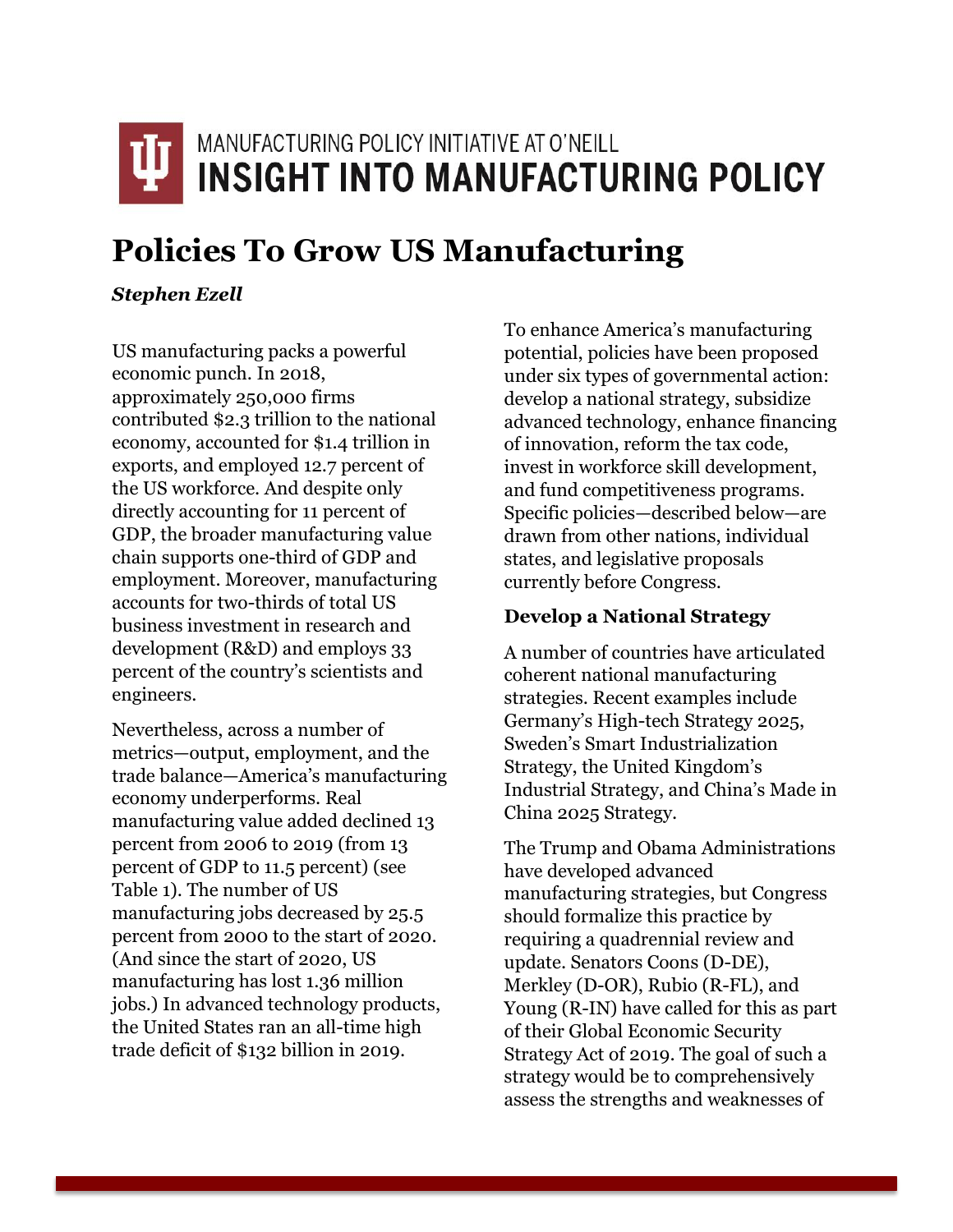US manufacturing industries and holistically develop, coordinate, and implement a diverse range of policy

interventions to create the most competitive environment for manufacturing firms of all sizes.

| <b>Industry</b>                                   | Percent GDP 2006 Q1 | <b>Percent GDP</b><br>2019 Q3 | 2019<br><b>Share of</b><br>2006 |
|---------------------------------------------------|---------------------|-------------------------------|---------------------------------|
| <b>Manufacturing</b>                              | 13.0%               | 11.5%                         | 88%                             |
| Durable goods                                     | 6.2%                | 6.5%                          | 105%                            |
| Wood products                                     | 0.2%                | 0.2%                          | 96%                             |
| Nonmetallic mineral<br>products                   | 0.3%                | 0.3%                          | 74%                             |
| Primary metals                                    | 0.4%                | 0.4%                          | 111%                            |
| Fabricated metal products                         | 1.0%                | 0.7%                          | 75%                             |
| Machinery                                         | 0.9%                | 0.7%                          | 77%                             |
| Computer and electronic<br>products               | 0.9%                | 1.8%                          | 194%                            |
| Electrical equipment,<br>appliances, and          |                     |                               |                                 |
| components                                        | 0.4%                | 0.3%                          | 84%                             |
| Motor vehicles, bodies and<br>trailers, and parts | 0.9%                | 0.7%                          | 87%                             |
| Other transportation<br>equipment                 | 0.7%                | 0.8%                          | 112%                            |
| Furniture and related<br>products                 | 0.3%                | 0.1%                          | 50%                             |
| Miscellaneous<br>manufacturing                    | 0.5%                | 0.5%                          | 101%                            |
| Nondurable goods                                  | 7.0%                | $5.0\%$                       | 71%                             |
| Food and beverage and<br>tobacco products         | 1.6%                | 1.3%                          | 81%                             |
| Textile mills and textile<br>product mills        | 0.2%                | 0.1%                          | 55%                             |
| Apparel and leather and<br>allied products        | 0.1%                | 0.0%                          | 49%                             |
| Paper products                                    | 0.5%                | 0.3%                          | 55%                             |
| Printing and related<br>support activities        | 0.3%                | 0.2%                          | 71%                             |
| Petroleum and coal<br>products                    | 1.9%                | 1.0%                          | 56%                             |
| Chemical products                                 | 2.2%                | 1.7%                          | 76%                             |
| Plastics and rubber<br>products                   | 0.5%                | 0.4%                          | 81%                             |

Issue 22, May 2020 2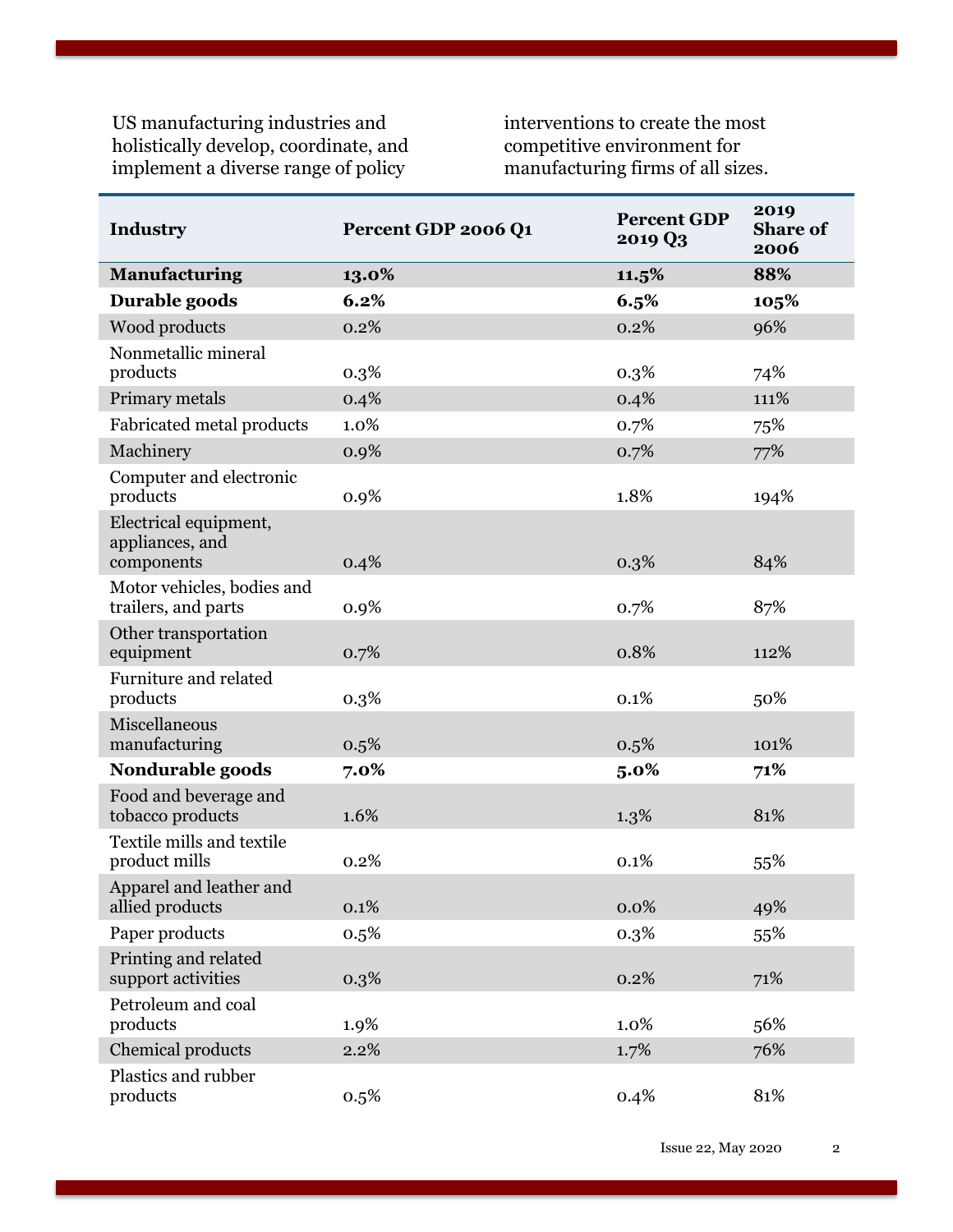### **Subsidize Advanced Technology**

Federal policy plays a vital role in promoting the development and diffusion of advanced manufacturing technologies, particularly to small and medium-sized enterprises (SMEs). Relevant institutions and programs include Manufacturing USA, the Manufacturing Extension Partnership (MEP) program at the National Institutes of Standards and Technology (NIST), and the National Science Foundation's (NSF) Engineering Research Center (ERC) and Industry/University Cooperative Research Center (I/UCRC) programs.

However, the United States substantially underinvests in such programs. For example, as a share of GDP, the United States invested almost twice as much in the MEP program in 1998 as it did in 2019. As a share of GDP, Japan invests 30 times more in its Kohsetsushi centers; Germany invests approximately 20 times as much overall in its Fraunhofer centers; and Canada invests almost 10 times as much in its Industrial Research Assistance Program (IRAP).

### **Enhance Financing of Innovation**

Policymakers can play a supportive role with creative financial mechanisms to stimulate manufacturing innovation.

Innovation vouchers are one approach deployed by some US states—including Connecticut, New Mexico, Rhode Island, and Tennessee. Innovation vouchers are grants—generally redeemable at local universities, community colleges, or research institutions—that help SMEs purchase the expertise needed to develop a new product or process.

Another approach suggested by ITIF is for Congress to create a "US Manufacturing Digitalization Investment Fund," run out of NIST, that would provide repayable, low-interest loans to American SMEs to help finance upfront investment in digital manufacturing technologies and solutions.

Senator Cory Booker (D-NJ) has proposed a Scale-Up Manufacturing Investment Company (SUMIC) Act, modeled on the SBA's Small Business Investment Company program, to allow participating investment firms to invest in securities and issue debentures to raise capital that would then be used by manufacturers to finance their scale up of prototypes to commercial-scale facilities in the United States.

## **Refine the Tax Code**

The United States has made some strides in recent years toward implementing a more globally competitive corporate tax code, including by lowering the corporate tax rate from 35 to 21 percent and by moving toward a territorial system for corporate taxation as part of the Tax Cuts and Jobs Act of 2017. However, more can be done.

Over the last two decades, firms have increased their collaborations with institutions, particularly universities, to lower the cost of research and increase its effectiveness. At least a dozen nations have established collaborative R&D tax credits to incentivize industry investment in collaborative research, especially at universities. The United States also has a collaborative R&D credit, but it's limited to energy research. Congress should allow firms to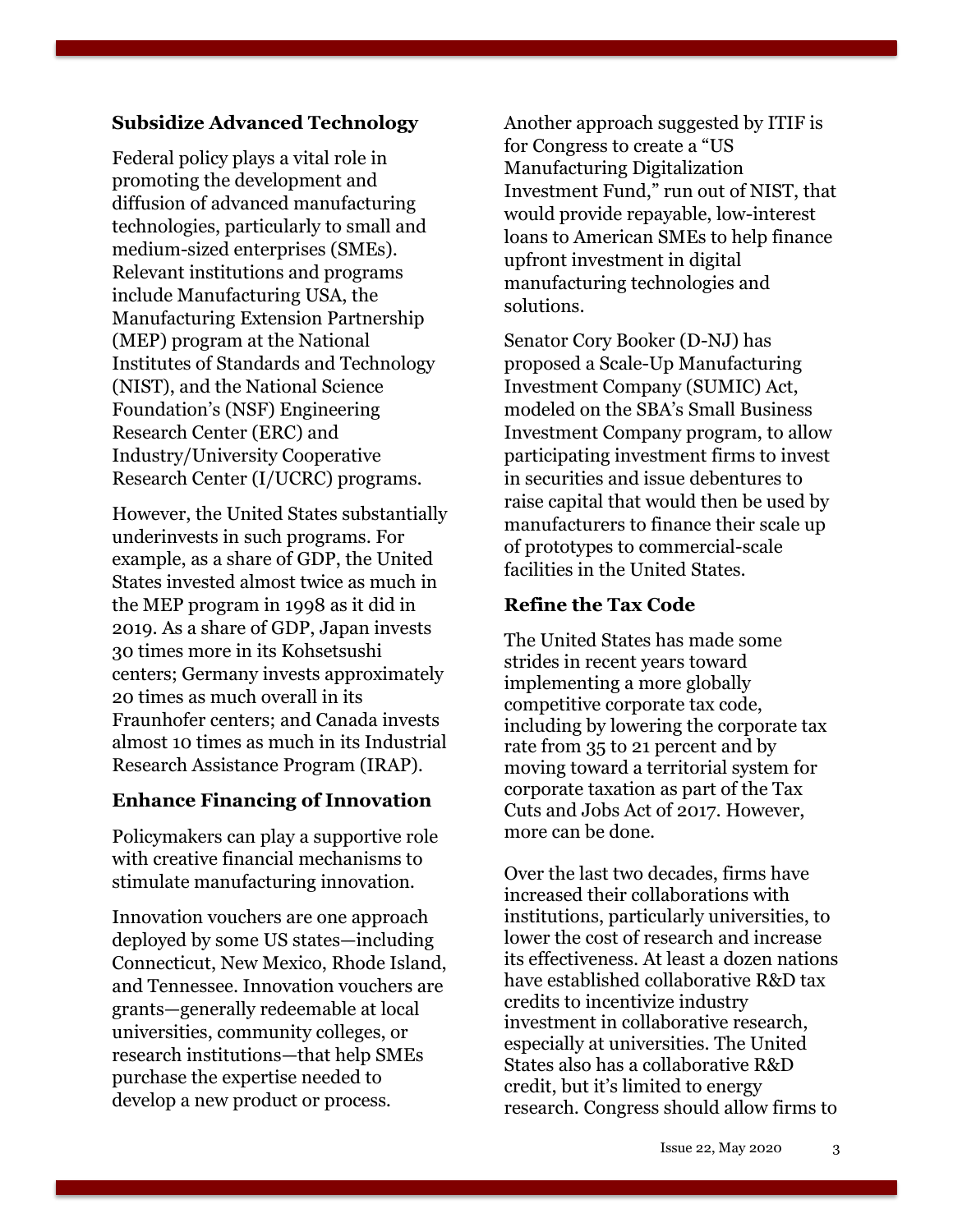take a flat credit of 20 percent for all collaborative research undertaken in conjunction with universities, research institutes, federal laboratories, or multifirm consortia. Several bills have been proposed to make all research consortia eligible for a 20 percent credit.

#### **Invest in Workforce Skill Development**

The United States should strengthen education and skills development for its manufacturing workforce. For example, the United States significantly underinvests in workforce training programs. Just 0.1 percent of GDP is invested in active labor market programs, as compared to the OECD average of 0.6 percent of GDP. To be sure, both the public and private sector need to commit to greater investments in workforce training. One way would be for Congress to enhance Section 127, which provides tax benefits for employer-provided tuition assistance, especially because the eligible amount (\$5,250 per year) has not increased since 1996. Congress should increase Section 127 to at least \$8,700 (accounting for the rate of inflation since 1996) and index the amount to the annual rate of inflation going forward.

#### **Fund Competitiveness Programs**

These governmental actions would require significant investments. Where would funding come from? ITIF has long argued for the United States to more aggressively confront Chinese innovation mercantilism, favoring a doctrine of alliance-based constructive confrontation with China over one reliant on tariffs on Chinese imports to create negotiating leverage. Nevertheless, between February 2018

and December 2019, multiple rounds of US tariffs on Chinese imports generated more than \$50 billion in revenues to the US Treasury. The Tax Foundation estimated tariff collections from duties on Chinese goods will ultimately reach \$80 billion.

The United States should take the opportunity to reinvest a considerable share of those sums toward financing a comprehensive US innovation and competitiveness agenda, which would include funding for many of the policies outlined here. ITIF suggests Congress work with the next administration to develop a comprehensive \$2.5 billion US innovation and competitiveness package. Of note, many of the recommendations previously mentioned are included in the bipartisan, \$100 billion Endless Frontiers legislation introduced by Senators Schumer (D-NY) and Young (R-IN) that calls for a broader reorganization of the US science and technology system.

#### **Conclusion**

A vibrant, innovative, high-value-added manufacturing sector is vital to the strength and competitiveness of the US economy. But the health of US manufacturing cannot be taken for granted, especially in the face of evermore-intense international competition and the rapid pace of technological change. Public policy plays an important role in creating the environment in which US manufacturing can flourish. These policy recommendations chart the course toward a revitalized manufacturing sector.